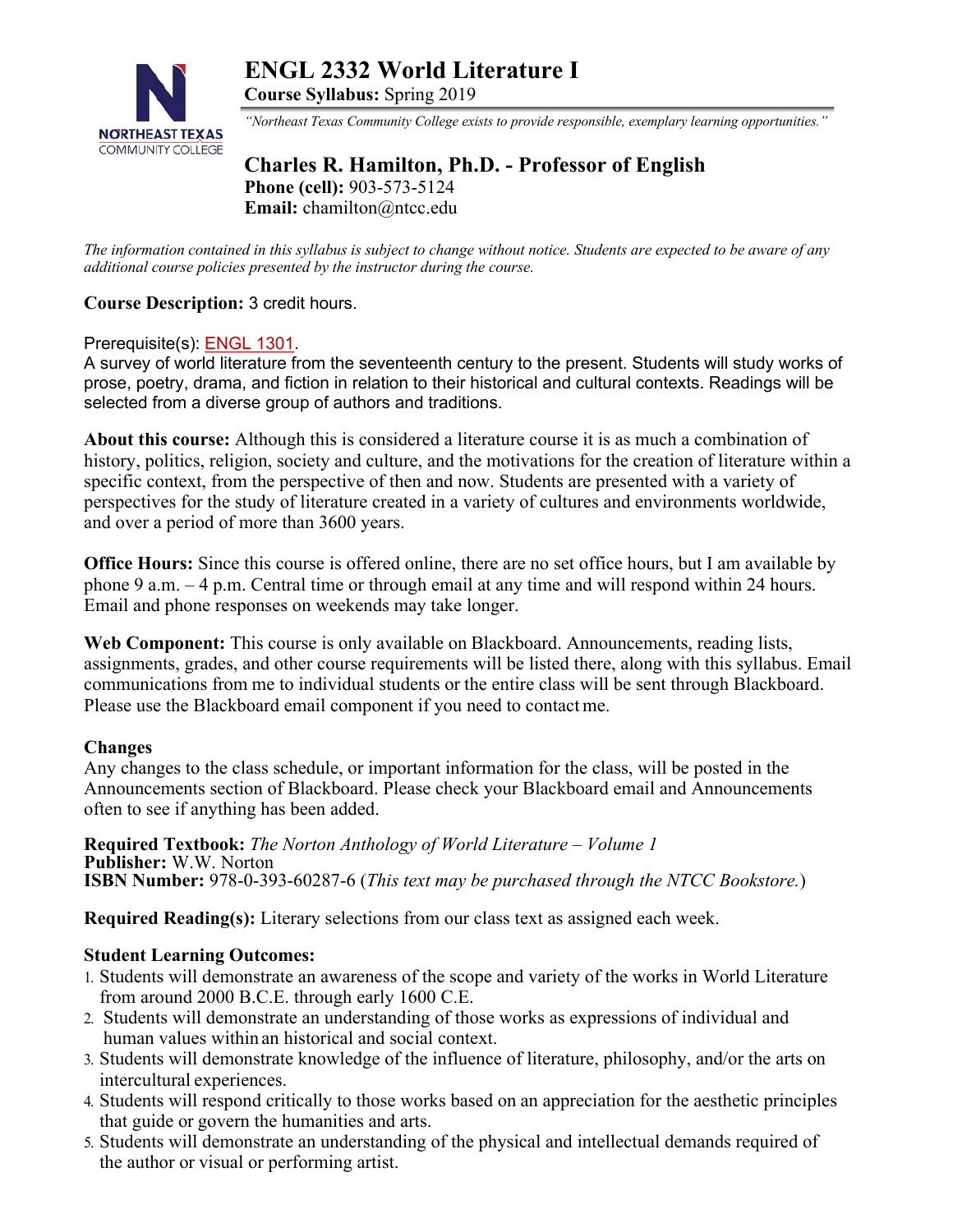**Assignments: Major assignments** will consist of four written reflection papers, four online discussion sections, and one summative research paper.

**The Written Reflection** is an assignment designed to enhance the knowledge of the reporter and the class. The topic for each report is associated with the current topic of study and may require some outside research in order to bring new information and conclusions into view and to generate class discussion. **A Reflection Paper** is simply a collection of a student's thoughts on assigned class reading. Although this is a semi-formal document, it is more of a collection of comments, conclusions, and even questions. Students are expected to use this collection as an aide in online discussion, and also as a repository for additional notes on class readings. These journals are to be used as the basis for their **Final Summative Research Paper**.

# **For Online Discussion-**

**Weekly Posts** consist of major points that stimulate class discussions relating to assigned readings. Students should post these talking points to the class discussion board for the appropriate week. These comments are not only there to facilitate discussion, but to clarify and discuss.

**Class Participation** is very straightforward. Students must take an active role in class discussions and other activities. This means offering opinions, forming conclusions that they present to the class, and asking informational and thought-provoking questions. Students who have not signed on or have not completed at least one assignment during the first week of class will be dropped.

**The Research Paper** functions as a capstone instrument, in that it requires the student's highest level of writing and communication skills as well as critical thinking skills. The student is required to choose their topic from the class readings, analyze that topic from a variety of perspectives and contexts, draw their own conclusions as to the impact of the topic on literature or the time period, as well as the impact of the historical context on the motivation for creation of the literature. More details will be provided during the beginning of the semester.

**Evaluation/Grading Policy:** Grading is on a point system, with a total of 1000 points available from the following assignments.

| Research Paper - $2@200$           | 400 |
|------------------------------------|-----|
| Reflection Papers - 5@100          | 500 |
| Discussion/Participation - $6@100$ | 600 |

# **Student Responsibilities/Expectations:**

This class revolves around reading, discussion, and reflection. Students must complete the reading assignments and post their talking points to class discussions. Not only is participation necessary for the student to do well, active participation is also a must. Communication with your professor is also required for success. An often-heard phrase is, "There are no stupid questions," and it applies here. Anything you can think of is open for discussion and/or clarification. I expect any student with questions, or who just wants to talk, to email or call.

### **Online attendance**

Students who have not logged on by Saturday of the first week will be dropped for non-attendance.

### **NTCC Academic Honesty Statement:**

"Students are expected to complete course work in an honest manner, using their intellects and resources designated as allowable by the course instructor. Students are responsible for addressing questions about allowable resources with the course instructor. NTCC upholds the highest standards of academic integrity. This course will follow the NTCC Academic Honesty policy stated in the Student Handbook."